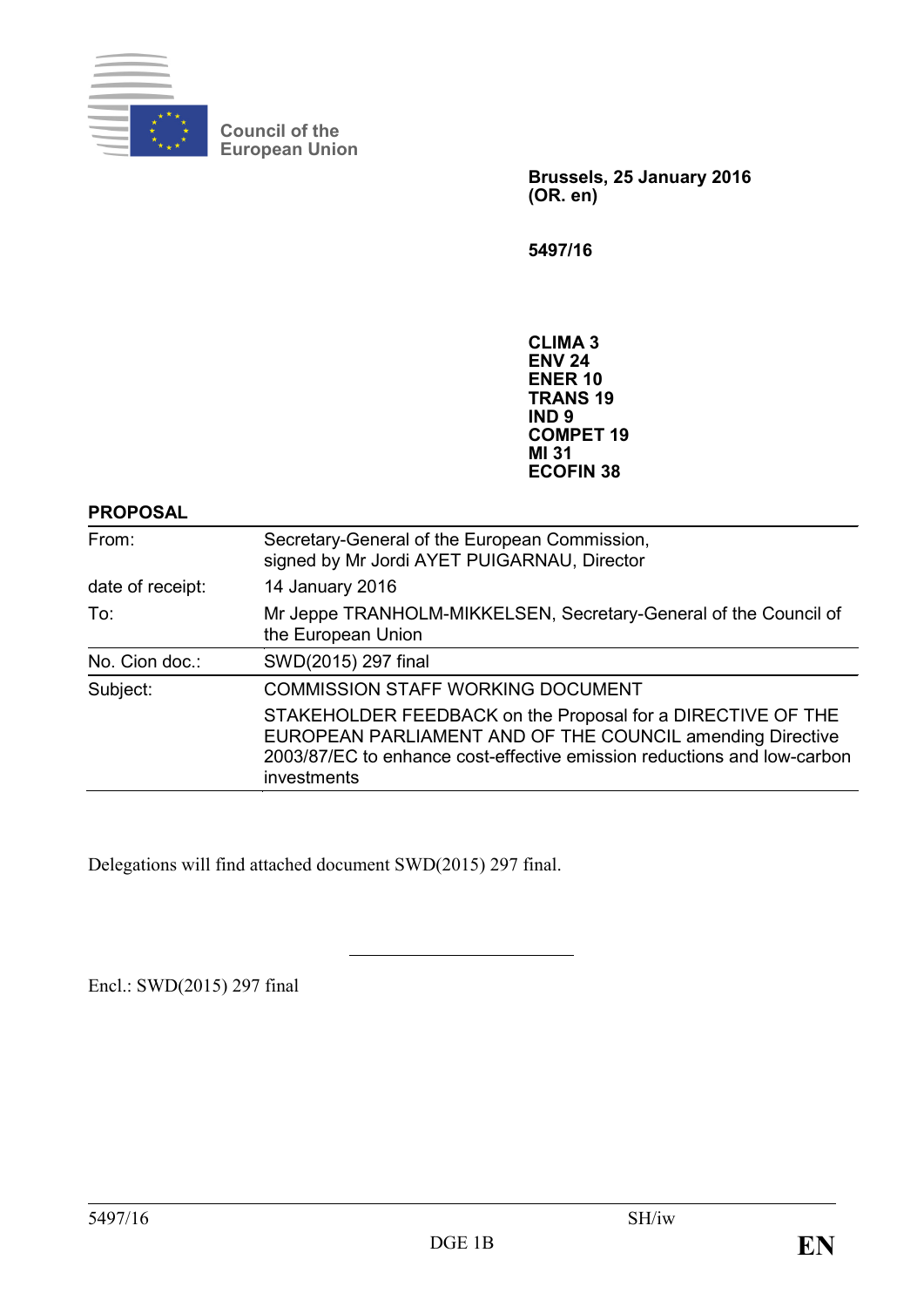

EUROPEAN **COMMISSION** 

> Brussels, 14.1.2016 SWD(2015) 297 final

# **COMMISSION STAFF WORKING DOCUMENT**

# **STAKEHOLDER FEEDBACK**

**on the**

**Proposal for a**

# **DIRECTIVE OF THE EUROPEAN PARLIAMENT AND OF THE COUNCIL**

**amending Directive 2003/87/EC to enhance cost-effective emission reductions and lowcarbon investments**

**{COM(2015)337 final}**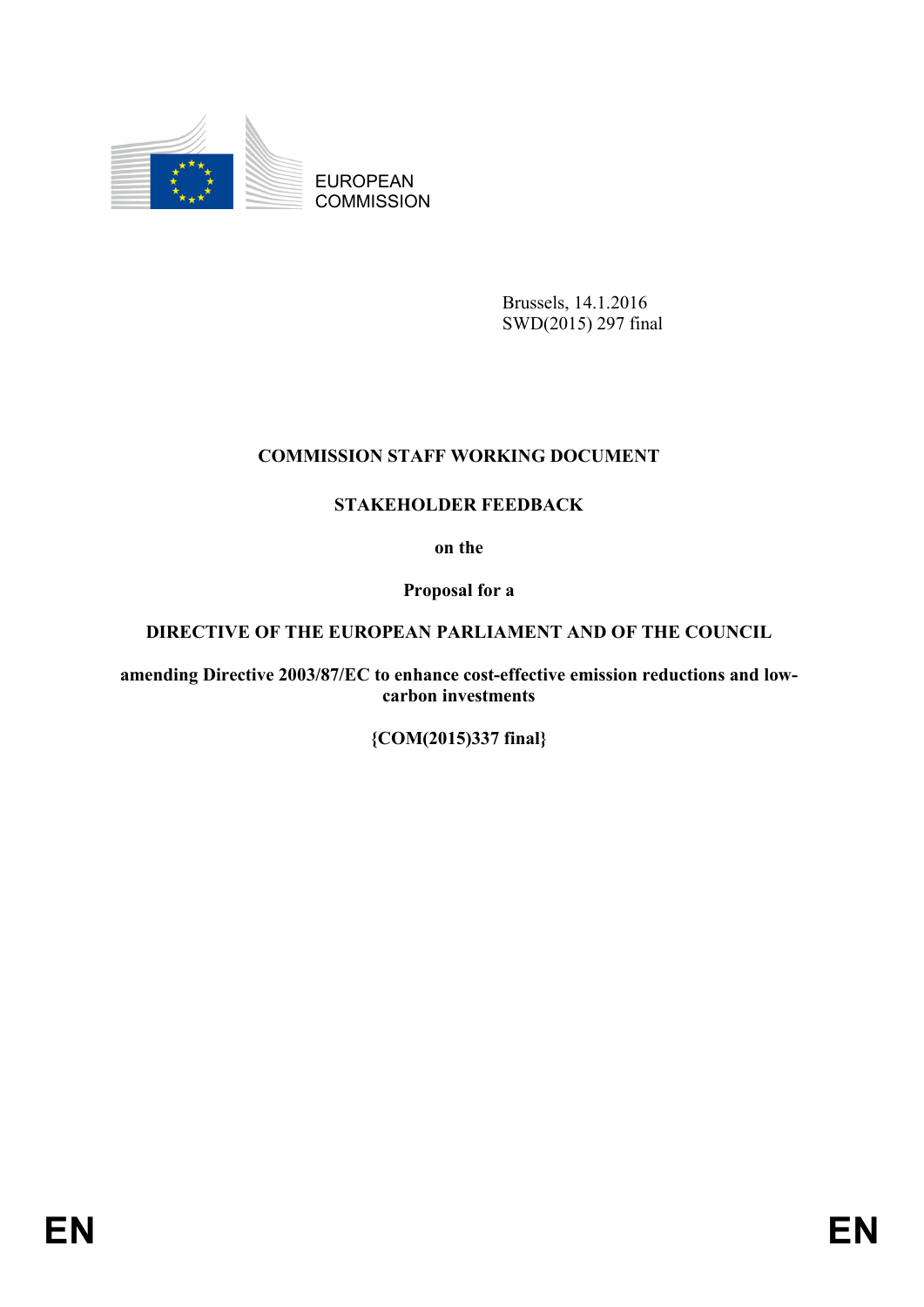### **I. THE EU ETS DIRECTIVE REVISION**

The European Commission presented in July 2015 a legislative proposal to revise the EU emissions trading system (EU ETS) for the period beyond 2020. This proposal is the first step in delivering on the EU's target to reduce greenhouse gas emissions by at least 40% domestically by 2030 in line with the 2030 climate and energy policy framework<sup>[1](#page-2-0)</sup>.

The proposal is focused on three key areas:

- − **Increasing the pace of emission reduction**: the cap (overall number of emission allowances) will decline at an annual rate of 2.2% from 2021 onwards, compared to the current 1.74%.
- − **Making carbon leakage rules more targeted**: revising the system to focus on the approximately 50 sectors at highest risk of relocating their production outside the EU due to climate policies (carbon leakage), setting aside a considerable number of free allowances for new and growing installations, ensuring better alignment between free allocation and production figures, updating benchmarks to reflect technological advances since 2008.
- − **Funding for low**-**carbon innovation and energy sector modernisation**: support mechanisms will be established to help the industry and power sectors meet the innovation and investment challenges of the transition to a low-carbon economy. The Innovation Fund will extend existing support for the demonstration of innovative technologies in renewable energies and carbon capture and storage (CCS) to innovation in industry. The Modernisation Fund will facilitate investments in modernising the power sector and wider energy systems and boosting energy efficiency in 10 lower-income Member States. The derogation from full auctioning allowing the optional handing out of free allowances to modernise the power sector in these lower-income Member States will also continue to be available.

## **II. THE FEEDBACK MECHANISM**

In the context of the Better Regulation Package of May  $2015^2$  $2015^2$ , stakeholders have the possibility to provide feedback on legislative proposals within 8 weeks after their adoption by the Commission. This feedback is meant to feed into the legislative debate and as such is presented by the Commission to the European Parliament and the Council.

This document offers a brief overview of the feedback received<sup>[3](#page-2-2)</sup> on the Commission's proposal for a Directive of the European Parliament and of the Council amending Directive 2003/87/EC to enhance cost-effective emission reductions and low-carbon investments (hereinafter "the ETS Directive revision").

**.** 

<span id="page-2-0"></span><sup>&</sup>lt;sup>1</sup> [http://ec.europa.eu/clima/policies/strategies/2030/index\\_en.htm](http://ec.europa.eu/clima/policies/strategies/2030/index_en.htm)

<span id="page-2-1"></span><sup>&</sup>lt;sup>2</sup> [http://ec.europa.eu/smart-regulation/better\\_regulation/key\\_docs\\_en.htm](http://ec.europa.eu/smart-regulation/better_regulation/key_docs_en.htm) 3 [http://ec.europa.eu/clima/policies/ets/revision/index\\_en.htm](http://ec.europa.eu/clima/policies/ets/revision/index_en.htm)

<span id="page-2-2"></span>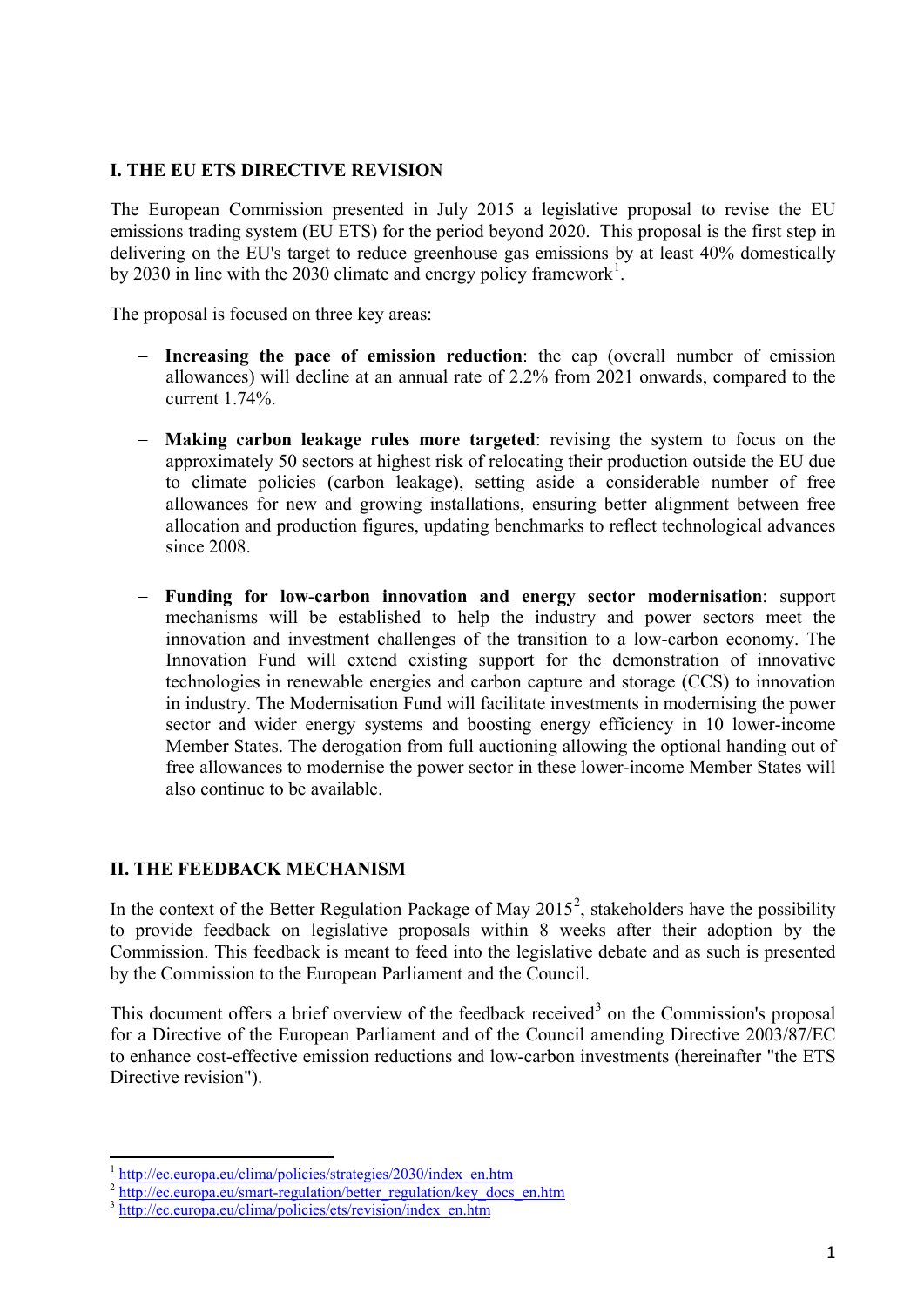Stakeholders were involved at various stages in the development of this proposal. Extensive consultations were carried out in 201[4](#page-3-0) on various technical aspects<sup>4</sup> of the future system and in 201[5](#page-3-1) on the ETS revision itself<sup>5</sup>. The Commission took the feedback into due consideration when preparing the proposal.

Similarly to the previous consultations, stakeholders used the opportunity provided by the new feedback mechanism<sup>[6](#page-3-2)</sup> to express their comments on different aspects of the system. Comments were in general similar to those expressed in earlier stakeholder consultations but to some extent more specific on concrete elements in the Commission proposal.

# **III. SUMMARY OF VIEWS EXPRESSED IN THE CONTEXT OF THE FEEDBACK MECHANISM**

The mechanism gathered feedback from 85 stakeholders representing industry (companies and trade associations) and NGOs, with the former representing the prevailing majority (79 out of 85, of which 12 from the energy sector). It should thus be noted that a very large majority of the stakeholders are companies and trade associations from sectors that directly benefit from free allocation in the EU ETS.

## **a. The ETS revision and the increasing pace of emission reduction**

Support was expressed for the ETS in general, with the power sector particularly indicating support for the Market Stability Reserve (MSR) and the increase of the annual emission reduction rate (the so-called linear reduction factor) from 1.74% to 2.2%. At the same time, many industry stakeholders expressed concerns regarding the impact of the ETS on their competitiveness and, in this context, some of them welcome the continuation of free allocation and carbon leakage measures beyond 2020.

## **b. Competitiveness and targeted carbon leakage rules**

The competitiveness concerns range from issues of a more general nature (e.g. need for predictability, industrial sectors are approaching limits to reduce emissions with existing technologies, overlapping or interlinked national/EU policies, lack of comparable measures/systems in third countries), to more sector-specific ones (e.g. high share of electricity costs in total production costs in the case of the non-ferrous metals sector, need to ensure sufficient allowances are auctioned in the case of the power sector).

Many industry stakeholders took the view that the best performers should receive full free allocation as a central feature of the future ETS. This is linked with views expressed on the auctioning share, the benchmark update, the cross-sectoral correction factor, the carbon leakage list criteria and measures and the allocation modalities.

Regarding the auctioning share, some industry stakeholders advocate that it should be removed or adjusted to ensure more allowances for free allocation, arguing that a cap on total allowances

 $\overline{a}$ 

<sup>&</sup>lt;sup>4</sup> [http://ec.europa.eu/clima/consultations/articles/0023\\_en.htm](http://ec.europa.eu/clima/consultations/articles/0023_en.htm)

<span id="page-3-1"></span><span id="page-3-0"></span><sup>&</sup>lt;sup>5</sup> http://<u>ec.europa.eu/clima/consultations/articles/0024\_en.htm</u>

<span id="page-3-2"></span><sup>6</sup> [https://ec.europa.eu/transparency/regdoc/?fuseaction=list&coteId=1&year=2015&number=337&CFID=2171435&](https://ec.europa.eu/transparency/regdoc/?fuseaction=list&coteId=1&year=2015&number=337&CFID=2171435&CFTOKEN=78599d0f6dae626a-2E121895-BABD-CA93-DE14A0EE73572477) [CFTOKEN=78599d0f6dae626a-2E121895-BABD-CA93-DE14A0EE73572477](https://ec.europa.eu/transparency/regdoc/?fuseaction=list&coteId=1&year=2015&number=337&CFID=2171435&CFTOKEN=78599d0f6dae626a-2E121895-BABD-CA93-DE14A0EE73572477)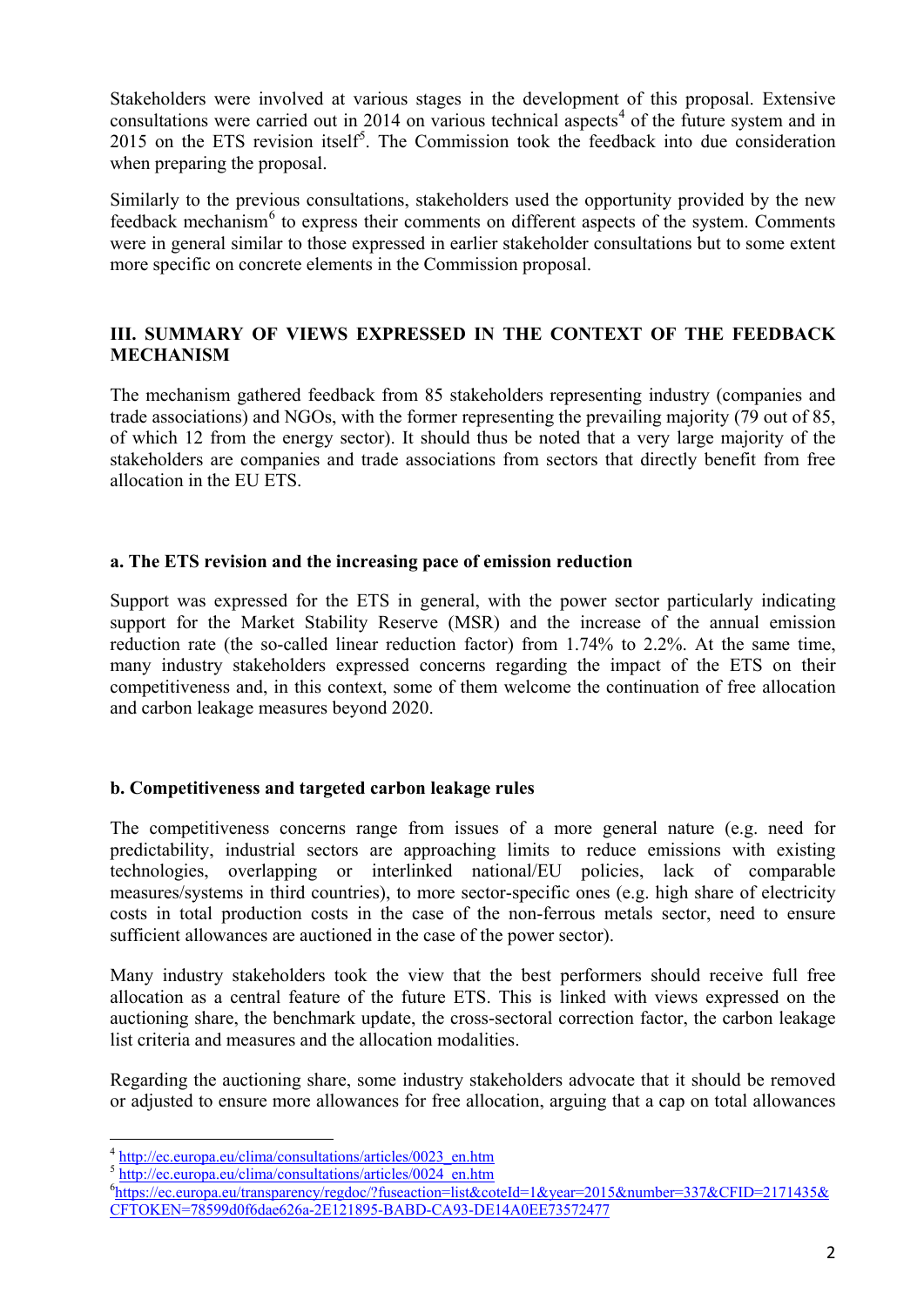is sufficient to achieve the environmental goal. By contrast, some power sector stakeholders do not share this view, but rather welcome the clear division between free allocation and auctioning and support a transition to full auctioning.

When it comes to the benchmarks values that are used to calculate the amount of free allocation industry receives, many industry stakeholders argue that this update should be based on real data and that the flat rate revision proposed could lead to benchmarks values lower than emission levels that can be achieved with known technology, especially given that process emissions are deemed unavoidable. A few industry stakeholders do not consider it sufficiently clear that free allocation based on fall-back approaches will continue for sectors not having product benchmarks.

Concerning the cross-sectoral correction factor, some industry stakeholders ask for its removal in order to avoid costs for best performers. Some further argue that unallocated allowances or other allowances that will be placed in the MSR should be used to prevent the application of the factor. Some stakeholders from the power sector and NGOs however hold the view that the integrity of the MSR must not be undermined by bringing back allowances to the market outside the agreed rules of the MSR.

On the carbon leakage list, views are mixed and touch upon many aspects. Some stakeholders ask for clarifications regarding the basis for the proposed thresholds for inclusion in the carbon leakage list. Some industry stakeholders indicate that the possibility of assessment at the level of Prodcom is not explicitly mentioned in the proposal and express their support for this possibility. Many welcome the possibility for including sectors on the carbon leakage list based on qualitative assessments, but some argue for removing the threshold for eligibility of such applications. Some stakeholders welcome the removal of the connection to the carbon price for determining the carbon leakage list. Some stakeholders favour a more differentiated carbon leakage list (several exposure levels with differentiated allocation levels), while a few argue for keeping the current approach with sectors either on or off the carbon leakage list.

With regard to better alignment between production and allocation, many industry stakeholders ask for more recent years to be used as basis for determining free allocation. A smaller number but representing all respondent profiles – industry, power sector, NGOs express support for the proposal as it stands on this aspect.

Many stakeholders, including those industrial sectors that are electricity intensive, argue for a more harmonised approach to indirect cost compensation compared to the proposed use of the state aid mechanism. On the other hand, some power sector stakeholders support the proposed state aid approach.

### **c. Funding low-carbon innovation and energy sector modernisation**

Concerning the Innovation Fund, several industry stakeholders welcome the broadening of the scope to include industry and some also welcome that part of the funds might be provided before 2020, and support the higher funding rates proposed. Moreover, several industry stakeholders call for carbon capture and use (CCU) to also be eligible.

With regard to the Modernisation Fund, there is some support for it in general terms, while a few stakeholders express concerns that it might create distortions of competition.